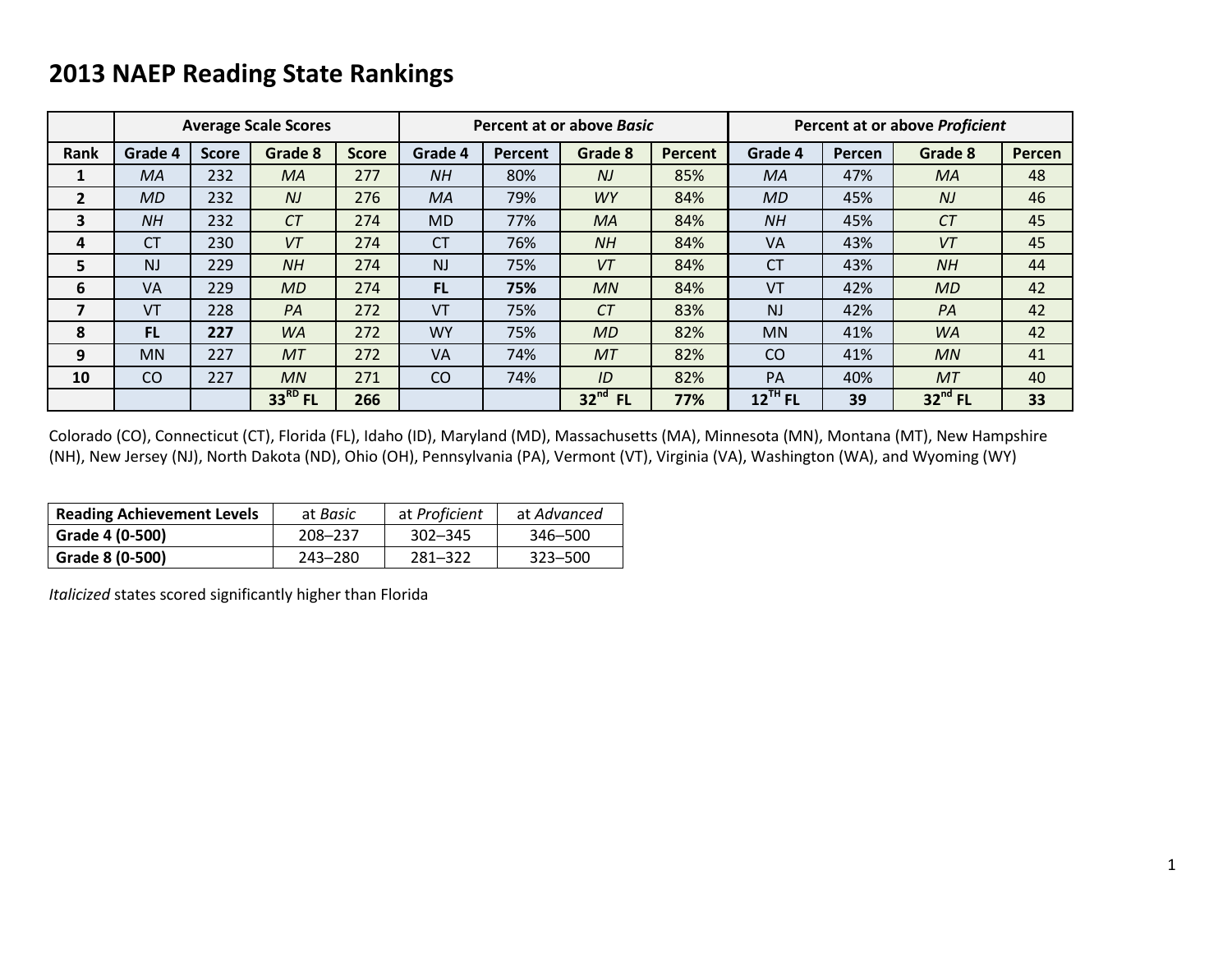### **Reading Average Scale Scores**